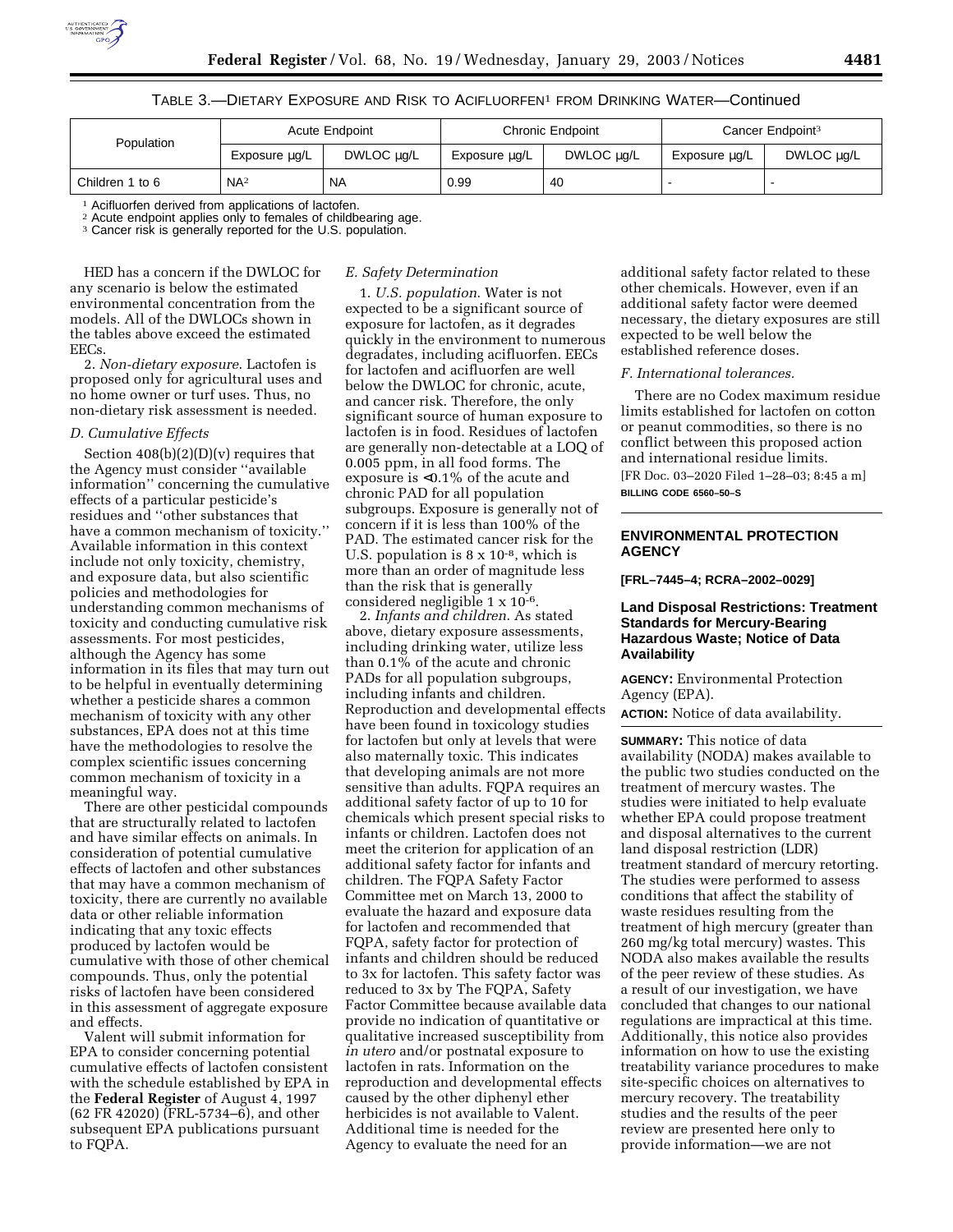requesting comments on the mercuryrelated issues in this NODA.

**ADDRESSES:** You may view the supporting materials for this NODA in the EPA Docket Center (EPA/DC), B102, EPA West, 1301 Constitution Ave. NW., Washington, DC 20460–0002. The docket number is RCRA–202–0029. To review file materials, we recommend that you make an appointment by calling (202) 566–0270. The EPA/DC is open from 9 am to 4 pm, Monday through Friday, excluding Federal holidays. You may copy up to 100 pages from any regulatory document at no charge. Additional copies cost \$ 0.15 per page. For information on accessing an electronic copy of the treatability study and peer review documents, see the **SUPPLEMENTARY INFORMATION** section.

**FOR FURTHER INFORMATION CONTACT:** For general information, call the RCRA Call Center at 1–800–424–9346 or TDD 1– 800–553–7672 (hearing impaired). Callers within the Washington Metropolitan Area must dial 703–412– 9810 or TDD 703–412–3323 (hearing impaired). The RCRA Call Center is open Monday–Friday, 9 a.m. to 4 p.m., Eastern Standard Time. For more information on specific aspects of this NODA, contact Mary Cunningham at 703–308–8453,

*cunningham.mary@epa.gov*, or write her at the Office of Solid Waste, 5302W, U.S. EPA, Ariel Rios Building, 1200 Pennsylvania Avenue, NW., Washington, DC 20460.

#### **SUPPLEMENTARY INFORMATION:**

#### **Table of Contents**

- I. How Can I Get Copies of This Document and Other Related Information? A. Docket
- B. Electronic Access
- II. What Are the Treatability Studies and Peer Review Results?
	- A. Why Is Mercury a Concern?
	- B. What Is the Purpose of This NODA?
	- C. What Prompted the Treatability Studies?
	- D. What Are the Current Treatment Practices for Mercury Wastes?
	- E. What Earlier Studies Have Been Performed on Radioactive Mercury Waste?
	- F. What Treatability Studies Are the Subject of Today's NODA?
	- G. What Were the Treatment Technologies Included in Our Treatability Studies?
	- H. What Were the Study Results?
	- I. What Were the Peer Review Results?
	- J. What Conclusions Do We Reach From the Treatability Studies?
	- K. Why are Treatability Variances an Option for High Mercury Wastes?
	- L. What Other Implications Arise From the Treatability Studies?

### **I. How Can I Get Copies of This Document and Other Related Information?**

### *A. Docket*

EPA has established an official public docket for this action under Docket Number: RCRA–2002–0029. The official public docket consists of the documents specifically referenced in this action and other information related to this action. Although a part of the official docket, the public docket does not include Confidential Business Information (CBI) or other information whose disclosure is restricted by statute. The official public docket is the collection of materials that is available for public viewing at the EPA Docket Center (EPA/DC), B102, EPA West, 1301 Constitution Ave. NW., Washington, DC 20460–0002. To review file materials, we recommend that you make an appointment by calling (202) 566–0270. The EPA/DC is open from 9 a.m. to 4 p.m., Monday through Friday, excluding Federal holidays.

### *B. Electronic Access*

You may access this **Federal Register** document electronically through the EPA Internet under the ''**Federal Register**'' listings at *http:// www.epa.gov/fedrgstr/*.

An electronic version of the public docket is available through EPA's electronic public docket and comment system, EPA Dockets. You may use EPA Dockets at *http://www.epa.gov/edocket/* to access the index listing of the contents of the official public docket, and to access those documents in the public docket that are available electronically. Although not all docket materials may be available electronically, you may still access any of the publicly available docket materials through the EPA/DC facility identified above. Once in the system, select ''search,'' then key in the appropriate docket identification number.

# **II. What Are the Treatability Studies and Peer Review Results?**

## *A. Why Is Mercury a Concern?*

Mercury is an elemental metal, occurs in certain minerals and is a naturallyoccurring contaminant of some other natural resources, such as certain types of coal. Once released into the environment, inorganic forms of mercury may be converted to methylmercury, which is the main form of organic mercury found in the environment. Methylmercury may accumulate in fish tissue to levels that are unhealthful to humans and which

harm wildlife. Methylmercury has also been shown to be a developmental toxicant, causing subtle to severe neurological effects at very low levels of exposure, especially to fetuses and young children.1 The developing fetus is exposed to mercury if the mother eats mercury-contaminated fish during pregnancy. Recent data,<sup>23</sup> indicate that 8% of women of childbearing age in the U.S. currently have blood mercury levels higher than EPA considers to be a ''safe'' level of exposure.4 Children and adults can be exposed to mercury if they routinely eat large quantities of contaminated fish.

The problem of mercurycontaminated fish is wide-spread in the U.S. As of December 2001, 44 states have issued fish advisories for mercury. Twenty-four states have issued statewide advisories.5 These advisories inform the public that concentrations of mercury have been found in local fish at levels of public health concern. State advisories recommend either limiting or avoiding consumption of certain fish from specific water bodies or, in some cases, from specific water body types (*e.g.*, all freshwater lakes or rivers).

### *B. What Is The Purpose of This NODA?*

Today's notice presents the results of two recent treatability studies conducted to assess the feasibility of the treatment of high mercury wastes (*i.e.*, wastes containing greater than 260 mg/ kg total mercury) and elemental mercury destined for disposal. This notice also presents the results of the independent peer review of these two treatability studies.

The existing land disposal restrictions (LDR) treatment standards require recovery by retorting of high mercury wastes. Based on the results of the treatability studies published in today's NODA, we have decided not to propose revisions to the existing treatment standards. We are concerned that treatment (such as the treatment technologies evaluated in our treatability studies) may not result in a waste that is stable under some landfill conditions that are within the range of normal operations.

Having said this, we believe there may be site-specific situations where treatment and disposal of high mercury wastes or excess elemental mercury may be warranted. In these instances, we could grant a petition for a site-specific

<sup>1</sup>*http://www.epa.gov/waterscience/fish/.*

<sup>2</sup>*http://www.cdc.gov/mmwr/preview/mmwrhtml/ mm5008a2.htm.*

<sup>3</sup>*http://www.cdc.gov/nceh/dls/report/results/ Mercury.htm.*

<sup>4</sup>*http://www.epa.gov/triinter/tridata/tri00/qa.pdf.* 5*http://www.epa.gov/waterscience/fish/.*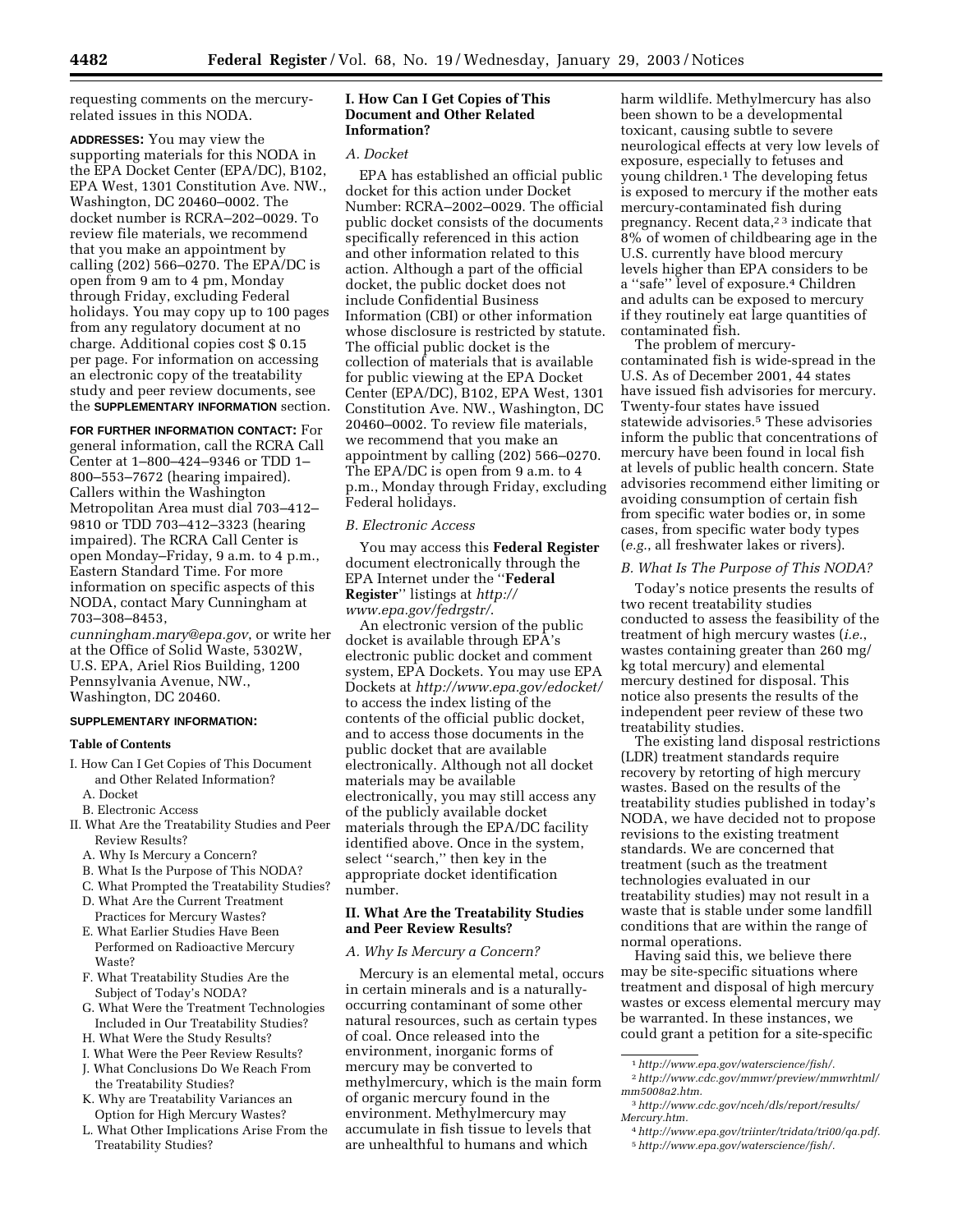variance from the applicable treatment standards under current regulations. For a site-specific petition to be granted, it should demonstrate that treatment of the waste significantly limits mobility of mercury from the treated waste and that the treatment residues are stable in the intended disposal environment.

## *C. What Prompted The Treatability Studies?*

On May 28, 1999, EPA published an advance notice of proposed rulemaking (ANPRM) requesting comment to help gain a better understanding of the environmental impact of our waste treatment standards for mercury-bearing hazardous wastes. In the ANPRM, we requested data to support potential alternatives to current LDR requirements to reclaim elemental mercury from high mercury subcategory wastes (*i.e.*, those wastes that contain greater than or equal to 260 mg/kg total mercury). However, we did not receive enough information to propose changes to any of the mercury treatment standards. Therefore, we initiated two research studies to identify the ''currently available'' treatment processes and to gather information that could be used to potentially change the current mercury treatment standards to assure more effective treatment.

# *D. What Are the Current Treatment Practices for Mercury Wastes?*

In this section, we describe the current regulatory categorization for mercury wastes as low mercury subcategory wastes, high mercury subcategory wastes, or elemental mercury wastes.

1. What Are the Current Treatment Practices for Low Mercury Subcategory Wastes?

Low mercury wastes are those hazardous wastes containing less than 260 mg/kg of total mercury. Current regulations require that these wastes be treated to achieve a certain numerical level, 0.20 mg/L, measured using the Toxicity Characteristic Leaching Procedure (TCLP) for mercury residues from retorting, and 0.025 mg/L TCLP for all other low mercury wastes. These concentrations are generally met by stabilization/solidification treatment. This subcategory of mercury wastes was not included in any of the treatability studies described in this notice.

2. What Are the Current Treatment Practices for High Mercury Subcategory Wastes?

High mercury wastes are those hazardous wastes that contain greater than 260 mg/kg total mercury. Because

of this high concentration of mercury, they are generally required to undergo roasting or retorting (see ''RMERC,'' at 40 CFR 268.42, Table 1). RMERC is defined, in part, as: ''Retorting or roasting in a thermal processing unit capable of volatilizing mercury and subsequently condensing the volatilized mercury for recovery.'' The residuals from the roasting or retorting process are then subject to a numerical treatment standard as discussed above (if the residues meet the definition of ''low mercury subcategory'').

There may be cases where it is not desirable or practical to retort high mercury subcategory wastes. One example of this would be mixed radioactive high mercury wastes. See the discussion in Section II.K for information on this category of mercury waste.

3. What Are the Current Treatment Practices for Elemental Mercury?

There are three elemental mercury waste streams that contain most of the waste regulated under the LDR program:

(1) Discarded commercial elemental mercury, off-specification elemental mercury, and container and spill residues (RCRA hazardous waste code U151) that contain greater than or equal to 260 mg/kg total mercury. These waste streams must be treated by roasting or retorting (see ''RMERC'' at 40 CFR 268.42, Table 1).

Additionally, because the uses for elemental mercury in products is declining, stockpiles of excess commodity (bulk) mercury currently exist; if these stockpiles are deemed to be wastes, then they would become subject to the ''RMERC'' standard.

(2) Elemental mercury contaminated with radioactive materials. These waste streams are required to be treated by amalgamation (see ''AMLGM'' at 40 CFR 268.42 Table 1). AMLGM is defined as: ''Amalgamation of liquid, elemental mercury contaminated with radioactive materials utilizing inorganic agents such as copper, zinc, nickel, gold, and sulfur that results in a nonliquid, semi-solid amalgam and thereby reducing potential emissions of elemental mercury vapors to the air.''

(3) Characteristically hazardous elemental mercury wastes (RCRA hazardous waste code D009) that also are required to be roasted or retorted, if they contain greater than or equal to 260 mg/kg total mercury.

### *E. What Earlier Studies Have Been Performed on Radioactive Mercury Waste?*

The Department of Energy's (DOE) Transuranic and Mixed Waste Focus

Area-Mercury Working Group, in conjunction with EPA, has initiated studies of the treatability and disposal of mercury wastes resulting from nuclear weapons production. These treatability studies have evaluated current commercialized state-of-the-art technologies and several emerging technologies. To date, DOE and EPA have conducted several studies of the treatability of contaminated soils, surrogate wastes, and bulk elemental mercury by commercial vendors. The goal of the studies has been to identify the range of conditions suitable for the disposal of these waste residuals, should direct treatment rather than separation be performed. Sepradyne Corporation's vacuum retort extraction, Nuclear Fuel Services, Inc. (NFS) DeHg<sup>®</sup> stabilization process, Brookhaven National Laboratory's sulfur polymer solidification/stabilization, and ADA Technologies, Inc. (ADA) and Allied Technology Group (ATG) sulfurbased solidification/stabilization processes have been evaluated.

A 1999 DOE study 6 examined the release of mercury from mercury amalgams prepared by processes operated by ADA Technologies, Inc. (ADA) and Nuclear Fuel Services, Inc. (NFS) as a function of temperature and pH. Leachate exposure experiments indicate that amalgams prepared with zinc released mercury at high rates into the leachate at acidic (low pH) conditions and at lesser rates at neutral pH. These metal-based amalgams tended to perform better in alkaline (high pH) solutions. Sulfur-based treatment samples showed increased release of mercury after two and three months at pH 12.5.7 Other studies of mercuric sulfide solubility have detected increased solubility of mercury sulfide complexes above pH 6 with excess sulfide present.8 Mercuric sulfide is the product formed from treating elemental mercury with sulfur or sulfide salts. The reports for these prior studies are available on the internet.9

8 Jenny Ayla Jay, Francois M. M. Morel, and Harold F. Hemond, Mercury Speciation in the Presence of Polysulfides, Environmental Science and Technology, 2000, Vol. 34, No. 11, pages 2196– 2200.

<sup>9</sup> See C.H. Mattus, "Measurements of Mercury Released from Solidified/Stabilized Waste Forms'', Oak Ridge National Laboratory, ORNL/TM–2001/ 17, April 2001, available at *http://osti.gov/bridge*; and F. Sanchez, D.S. Kosson, C.H. Mattus, and M.I Morris, ''Use of a New Leaching Test Framework for Evaluating Alternative Treatment Processes For Mercury Contaminated Mixed Waste (Hazardous Continued

<sup>6</sup>C.H. Mattus, ''Measurements of Mercury Released from Amalgams and Sulfide Compounds'', Oak Ridge National Laboratory, ORNL/TM–13728, April 1999.

<sup>7</sup> Ibid. Table 6, page 17.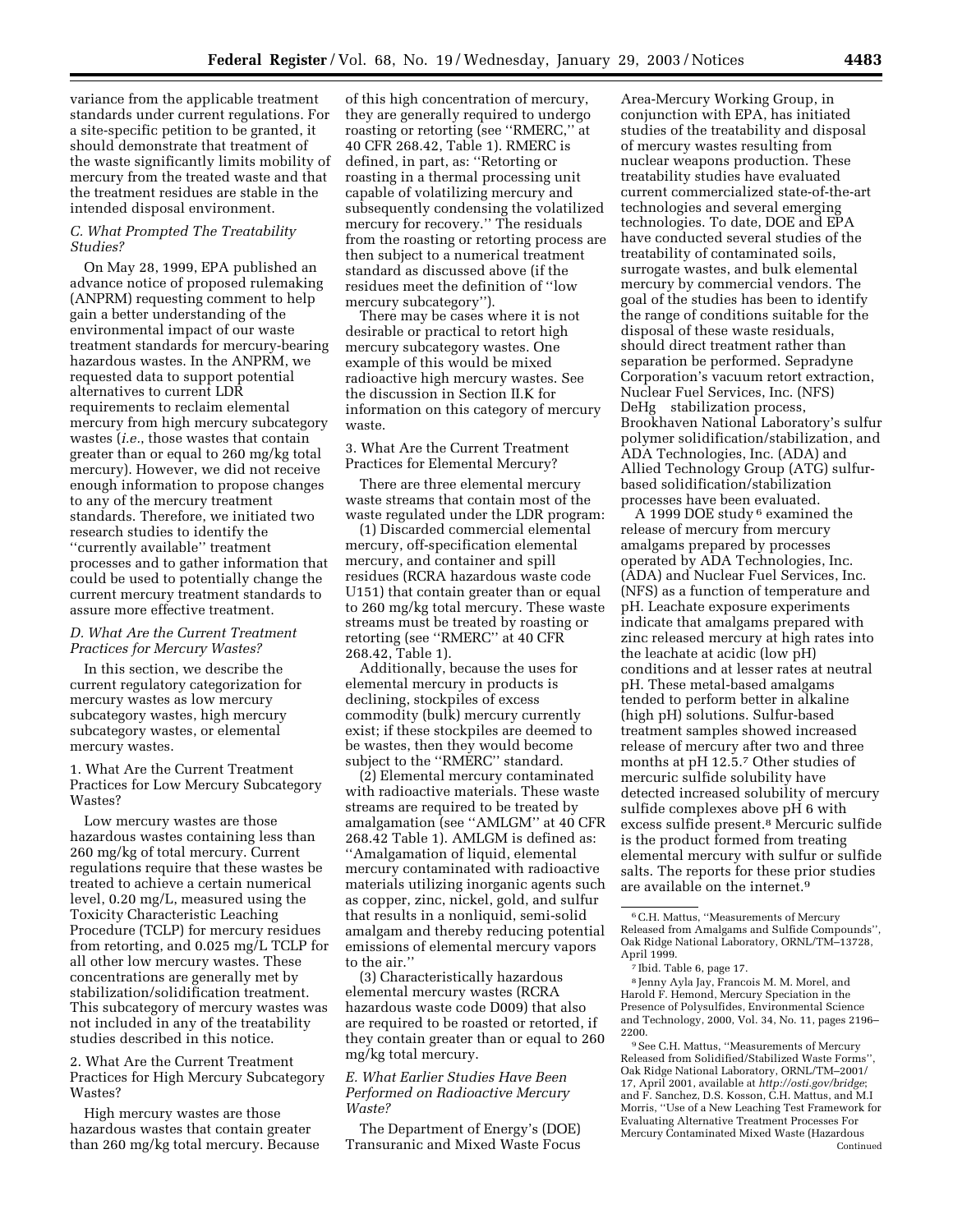## *F. What Treatability Studies Are the Subject of Today's NODA?*

The studies we just described did not focus on two types of mercury waste that we thought were important to address: (1) High mercury (containing greater than 260 mg/kg total mercury) waste sludges that contain multiple forms of mercury; and (2) bulk elemental mercury.

We collaborated with DOE to evaluate the ability of commercially available treatment processes to reduce the solubility of mercury in these two types of waste and to identify stable disposal conditions as a potential alternative to current regulations which require the reclamation of mercury via roasting or retorting before treatment and disposal of the residuals. Because this potential alternative (of treatment/disposal as opposed to roasting/retorting) would result in much higher concentrations of mercury potentially being land disposed, and because of the toxic nature of mercury (see section II.A of this notice) and the difficulty of treatment, we decided to evaluate treated waste forms using the Toxicity Characteristic Leaching Procedure (TCLP),10 as well as a constant pH leaching procedure that addresses the range of pH conditions that could be expected in hazardous waste landfill disposal environments. Because the TCLP only evaluates one pH condition that results from the interaction of the waste and the fixed acid content of the TCLP leaching solution, we thought it was important to supplement the TCLP with the constant pH leaching procedure to access the performance of the treatment residuals over the range of normal landfill operating conditions. Using this procedure, we examined waste solubility over a pH range from 2 to 12. Even though more extreme conditions have been observed in landfills,<sup>11</sup> a recent compilation of landfill data finds that approximately 95 percent of all hazardous waste landfills

are in the 2 to 12 pH range, and more than 90 percent are less than pH 10.12 By maintaining the pH constant at each level, the test simulates the potential for metals to be extracted or mobilized from the treated waste form by a large volume of landfill leachate passing through and around the waste at the set pH level. This also allows treatment performance to be compared at the set conditions. An exposure period of 14 days, rather than the 18 hours of the TCLP, was chosen to allow all samples time to reach nearequilibrium before measurement of the release potential of mercury from the treatment residuals. Other factors, such as leachate to solids ratio, oxidation/ reduction potential (eH), particle size, exposure period, and the major ions present all affect metal solubility. However, the studies presented here primarily focused on the effects of varying pH conditions because the solubilities of metals and metal complexes are highly pH dependent and the pH conditions of hazardous waste landfills are known to vary widely.

The results of these two studies are provided in two reports: ''Technical Background Document: Mercury Wastes—Evaluation of Treatment of Mercury Surrogate Waste'' and ''Technical Background Document: Mercury Wastes—Evaluation of Treatment of Bulk Elemental Mercury,'' available in the docket for today's notice. In this section, we provide an overview of these studies.

The first study evaluated the effectiveness of four technologies to stabilize a ''difficult-to-treat'' mercury waste, representing the wide range of high mercury wastes that could require treatment. A surrogate waste was designed for the study, which included an organic form of mercury, elemental mercury, and several mercury salts in an inorganic matrix. The surrogate waste was treated by each technology vendor. The treated waste was then evaluated for mercury leachability, using both the TCLP and an automated, constant-pH leaching protocol. Prior to leach testing, waste form particles were reduced in size to 9.5 mm or less. The waste forms were exposed to the leaching medium at a 20:1 liquid to solids ratio, and the pH was monitored and adjusted as

necessary by computer-controlled addition of acid or base. Constant pH leaching was conducted at pH 2, 4, 6, 8, 10, and 12 for 14 days at each pH. This leaching procedure and the waste surrogate are described in detail in the Technical Background Documents, available in the docket for today's notice.

The second study evaluated the ability of three technologies to convert elemental mercury into a stable waste form. The study was designed to assist in evaluation of options for disposition of the inventory of mercury in the Defense Logistics Agency (DLA) stockpile. Bulk elemental mercury was treated by each technology vendor, and the treated waste residuals were evaluated for mercury leachability, using the same protocols and conditions as those used in the first study.

In both studies, the total concentration of mercury was measured in samples of the untreated starting material (either surrogate waste or bulk elemental mercury), in the treated waste form, and in leachates (both TCLP and constant pH leaching). In addition, samples of the untreated and treated material were characterized, including measurements of bulk density, moisture content, percent organic matter, cation exchange capacity and particle size distribution.

Each of the technologies evaluated in these studies relies on chemical reactions to minimize volatilization and solubility, rather than on recovery or separation technologies which generate a near mercury-free residual in addition to concentrated or purified mercury. These treatment processes are summarized below.

## *G. What Were the Treatment Technologies Included in Our Treatability Studies?*

Four commercial treatment vendors participated in studies of the treatability of the surrogate waste. Because the actual commercial amalgamation processes are proprietary, we refer to the aforementioned treatment technologies as ''vendors'' to mask their identity. Each of the four vendors' processes utilized reagents to bind the mercury forms present as various sulfides. The following table presents a comparison of these technologies.

and Radioactive)'' *http://www.cee.vanderbilt/cee/ research*\_*projects.html.*

<sup>10</sup>See 55 FR 11798, March 29, 1990 for more information on the TCLP. The TCLP was originally developed to assess the plausible, worst case mismanagement scenario for evaluating industrial waste codisposed in a municipal solid waste landfill.

<sup>11</sup> 65 FR 37945, June 19, 2000.

<sup>12</sup>Characterization and Evaluation of Landfill Leachate (Draft), SAIC, September 2000, page 3–33.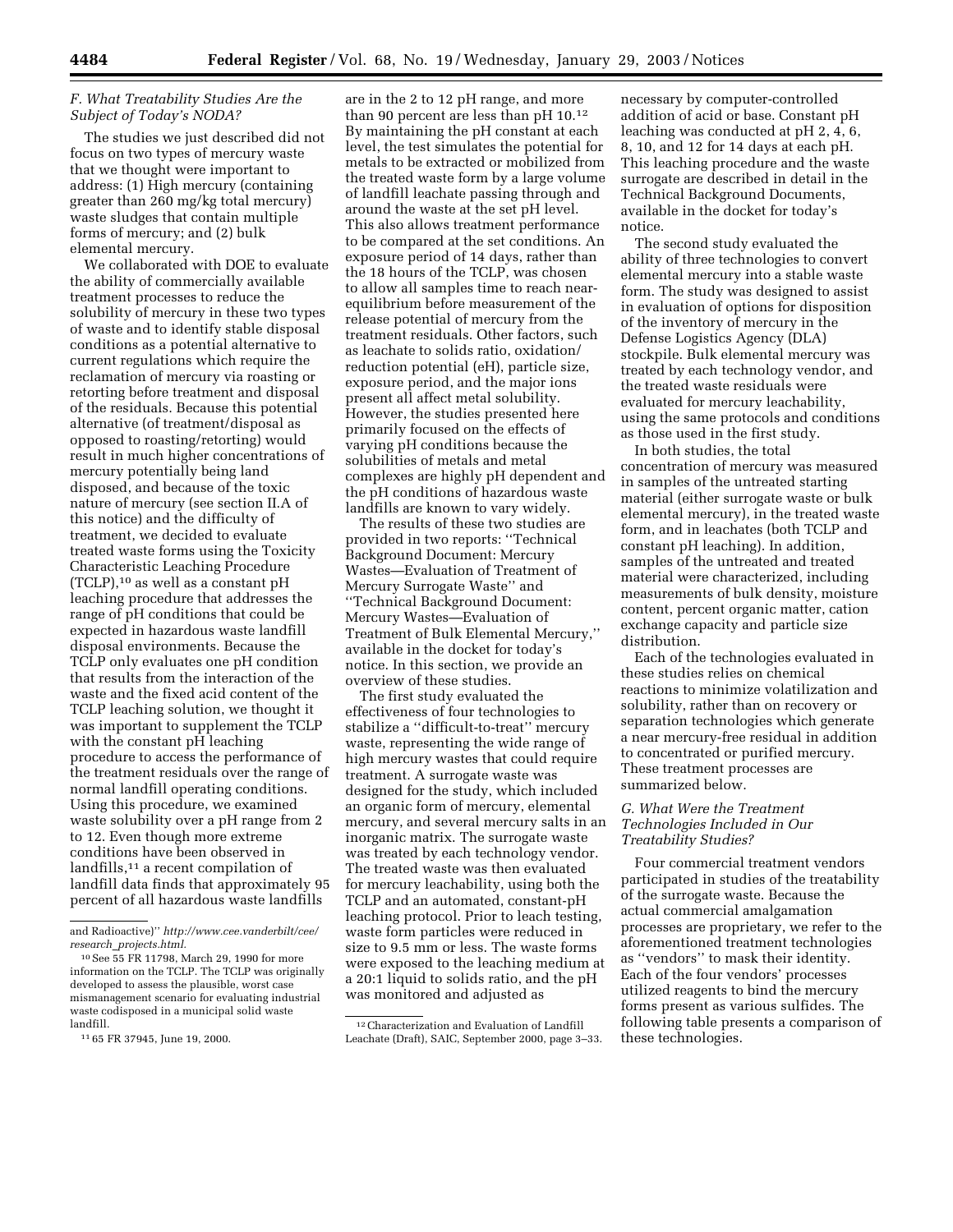| Comparison factor                  | Vendor                                                               |                                                                                                                                    |                                                                                               |                                                                                                                                      |  |  |
|------------------------------------|----------------------------------------------------------------------|------------------------------------------------------------------------------------------------------------------------------------|-----------------------------------------------------------------------------------------------|--------------------------------------------------------------------------------------------------------------------------------------|--|--|
|                                    | Α                                                                    | в                                                                                                                                  | C                                                                                             | D                                                                                                                                    |  |  |
| Process Overview                   | Sulfur amalgamation fol-<br>lowed by thermoplastic<br>encapsulation. | Formation of mercuric sul-<br>fide followed by micro-<br>and macroencapsulation<br>with proprietary binders<br>and coating agents. | Sulfur amalgamation fol-<br>lowed by addition of pro-<br>prietary precipitation rea-<br>gent. | Formation of mercuric sul-<br>fide followed by solidi-<br>fication with a propri-<br>etary cement-containing<br>stabilization agent. |  |  |
| Reagents                           | Sulfur polymer, organic<br>modifier, and proprietary<br>additives.   | Sulfide and proprietary<br>binders and coating<br>agents.                                                                          | Sulfur and proprietary pre-<br>cipitation reagent.                                            | Sulfide and proprietary ce-<br>ment-containing sta-<br>bilization agent.                                                             |  |  |
| Waste Loading** (on dry<br>basis). |                                                                      | 72 wt%                                                                                                                             | 44.9–47 wt%                                                                                   | 25.4 wt%.                                                                                                                            |  |  |
| Final Form                         | Uniform solid mass                                                   | Uniform solid mass                                                                                                                 | Granular                                                                                      | Uniform solid mass.                                                                                                                  |  |  |

# TABLE 1.—TECHNOLOGIES USED FOR SURROGATE SLUDGE TREATMENT

\*\* Waste loading is the percentage of waste in the treated residue.

Three of the vendors also participated in the treatment of elemental mercury. Vendor D did not participate in this study. Vendors A and B used the same

general process for elemental mercury. However, Vendor C used a process that differed from what was used in the surrogate sludge treatment. The

following table presents a comparison of the technologies used in the treatment of elemental mercury.

| Table 2.—Technologies Used for Elemental Mercury Treatment |  |  |
|------------------------------------------------------------|--|--|
|------------------------------------------------------------|--|--|

|                                | Vendor                                                          |                                                                                                                                                 |                                                                                 |  |  |
|--------------------------------|-----------------------------------------------------------------|-------------------------------------------------------------------------------------------------------------------------------------------------|---------------------------------------------------------------------------------|--|--|
| Comparison factor              | Α                                                               | В                                                                                                                                               |                                                                                 |  |  |
| Process Overview               | Sulfur amalgamation followed by<br>thermoplastic encapsulation. | Formation of mercuric sulfide fol-<br>by<br>micro-<br>lowed<br>and l<br>macroencapsulation with propri-<br>etary binders and coating<br>agents. | Amalgamation followed by addi-<br>tion of proprietary precipitation<br>reagent. |  |  |
| Waste Loading** (on dry basis) | Sulfur polymer, organic modifier,<br>and proprietary additives. | Sulfide and proprietary binders<br>and coating agents.                                                                                          | Amalgamation agent and propri-<br>etary stabilization reagent.<br>20.1 wt%.     |  |  |
|                                | Uniform solid mass                                              | Uniform solid mass  Uniform solid mass.                                                                                                         |                                                                                 |  |  |

\*\* Waste loading is the percentage of waste in the treated residue.

*H. What Were the Study Results?* 

1. What Were the Study Results for the Surrogate Mercury Waste?

Presented in Table 3 and discussed below are the constant pH leaching results for the surrogate mercury waste. Additional testing results (raw data, tables, and graphs) are presented in the report ''Technical Background Document: Mercury Wastes— Evaluation of Treatment of Surrogate Mercury Wastes,'' available in the docket for today's notice.

| TABLE 3.-SURROGATE MERCURY WASTE TREATMENT STUDY-CONSTANT LEACHING RESULTS (MG/L MERCURY) |  |  |  |
|-------------------------------------------------------------------------------------------|--|--|--|
|-------------------------------------------------------------------------------------------|--|--|--|

| pH              | Vendor A**                    |                               | Vendor B                     | Vendor C                    |                                | Vendor D                  |                             |
|-----------------|-------------------------------|-------------------------------|------------------------------|-----------------------------|--------------------------------|---------------------------|-----------------------------|
|                 | <b>Pellets</b>                | Crushed                       |                              | Batch 1                     | Batch 2                        | Batch 1                   | Batch 2                     |
| $2^*$           | 0.00251/<br>0.00856           | 0.00682/<br>0.00294           | 1.92/<br>0.617               | 0.356/<br>13.9              | 4.39/<br>1.11                  | 0.127/<br>0.0775          | 0.257/<br>0.130             |
| 4<br>6<br>$8^*$ | 0.00483<br>0.00425<br>0.0127/ | 0.00555<br>0.0140<br>0.00180/ | 0.137<br>0.102<br>0.0873/    | 0.0816<br>0.0441<br>0.0391/ | 0.0340<br>0.118<br>0.0106/     | 2.63<br>0.240<br>0.0603/  | 4.35<br>0.289<br>0.0724/    |
| $10$<br>$12^*$  | 0.00424<br>0.00734<br>0.111/  | 0.00139<br>0.00378<br>0.781/  | 0.0753<br>0.0577<br>0.00885/ | 0.0206<br>0.0108<br>0.0353/ | 0.00797<br>0.00337<br>0.00239/ | 0.0594<br>2.17<br>0.0156/ | 0.0658<br>0.0204<br>0.0250/ |
|                 | 0.157                         | 0.136                         | 0.00609                      | 0.0336                      | 0.00264                        | 0.0109                    | 0.0193                      |

\* Duplicate analyses were performed at pH levels 2, 8 and 12. \*\*Vendor A provided cast <9mm pellets and a larger material that was crushed to yield a <9 mm form for analysis.

Each vendor's treatment of surrogate waste achieved a significant reduction in mercury release in comparison to the untreated waste form. However, there are significant differences in the

effectiveness of the various technologies. Vendor A's stabilized waste leached less than 0.025 mg/L 13

<sup>13</sup>The current treatment standard for low-level mercury wastes that have not undergone roasting or Continued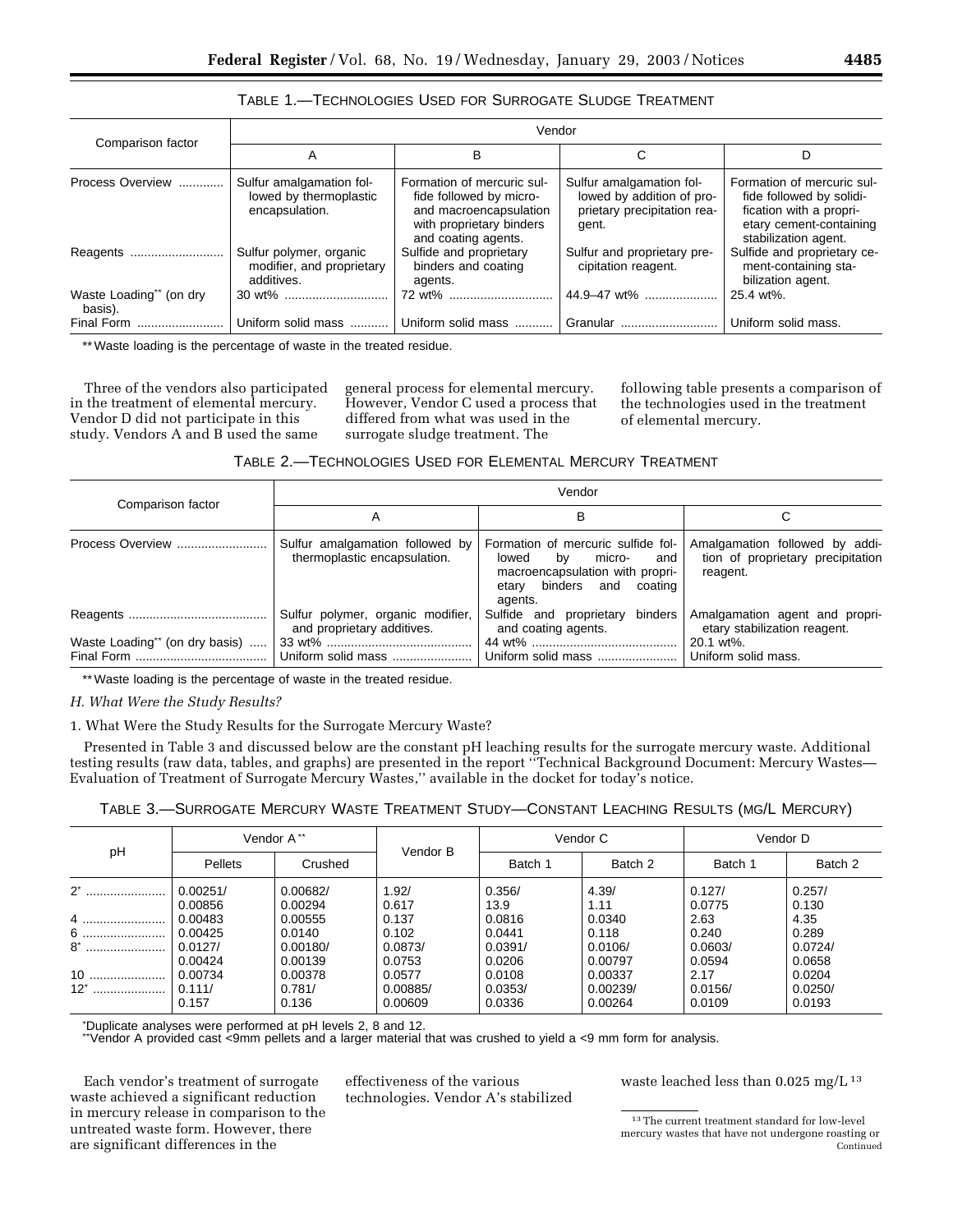the range of pH 2 to 10. However, when exposed to very alkaline conditions of pH 12, the waste leached 0.111 to 0.157 mg/L in the pellet form and 0.136 to 0.781 mg/L in the crushed form. Vendor B's and Vendor C's stabilized wastes leached increasingly higher levels of mercury at the acidic conditions of pH 4 and lower. Vendor B's stabilized waste achieved 0.025 mg/L only at pH greater

than 10. Vendor C's stabilized waste achieved 0.025 mg/L only at pH greater than 6 in one of the two batches. Vendor D's stabilized waste achieved 0.025 mg/ L only at pH greater than 10.

2. What Were the Study Results for Elemental Mercury?

Presented in Table 4 and discussed below are the constant pH leaching

results for the bulk elemental mercury study. Additional testing results (raw data, tables and graphs) are presented in the report ''Technical Background Document: Mercury Wastes—Evaluation of Treatment of Bulk Elemental Mercury,'' available in the docket for today's notice.

| TABLE 4.—BULK ELEMENTAL MERCURY TREATMENT STUDY—CONSTANT LEACHING RESULTS (mg/L MERCURY) |  |  |
|------------------------------------------------------------------------------------------|--|--|
|------------------------------------------------------------------------------------------|--|--|

|          |                              | Vendor A            |               |                    |
|----------|------------------------------|---------------------|---------------|--------------------|
| рH       | Pellets                      | Crushed             | Vendor B      | Vendor C           |
| $2^*$    | 0.00542/                     | 0.00658/            | 0.00105/      | 29.7/              |
|          | 0.0137                       | 0.0132              | 0.00156       | 27.9               |
| 4        | 0.984                        | 0.0621              | 0.00186       | 0.315              |
|          | 0.0835                       | 16.7                | 0.00484       | 0.0323             |
| $8^*$    | 44.9/                        | 30.8/               | 0.011/        | 0.0494/            |
| 9        | 24.3                         | 53.5                | 0.00832       | 0.368              |
|          | 13.7                         | <b>NA</b>           | <b>NA</b>     | <b>NA</b>          |
| 10<br>11 | 0.0742<br>0.00951/<br>0.0177 | 0.0839<br><b>NA</b> | 0.0118<br>NA. | 0.139<br><b>NA</b> |
| $12^*$   | 127/                         | 74.6/               | 0.143/        | 0.0251/            |
|          | 155                          | 23.5                | 0.0672        | 0.0249             |

\* Duplicate analyses were performed at pH levels 2, 8 and 12. NA—Not Analyzed.

Significant differences were observed between vendors in the treatment of elemental mercury. Vendor A's stabilized elemental mercury exhibited highly variable leaching as a function of pH. The variability observed prompted additional testing at pH 9 and pH 11 to verify and better characterize the significant swings in leachate mercury concentration. Leaching increased from less than 0.01 mg/L at pH 2 to over 24 mg/L at pH 8, reached a minimum of 0.009 mg/L at pH 11, then increased significantly as it approached pH 12 (to greater than 127 mg/L). Vendor B's stabilized elemental mercury shows a gradual increase in mercury leaching (from levels of 0.001mg/L to 0.15 mg/L) with the increasing pH of the leachate fluid. Vendor C's stabilized elemental mercury showed a pattern of decreased leaching with increasing pH, approaching the level of 0.025 mg/L only at a pH of 12. These results clearly show that there are significant differences in the effectiveness of the various treatment technologies. More importantly, the results show that leaching of mercury from the stabilized elemental mercury is pH dependent.

One treatment vendor in Europe, Bjästa Återvinning, has developed a mercury treatment process that results in the formation of mercuric selenide.

This vendor was one of the treatment vendors that submitted proposals to the Department of Defense's Defense Logistic Agency (DLA), expressing interest in treating their stockpile of elemental mercury. Mercuric selenide is indicated by solubility calculations to be one of the more insoluble mercury salts. Even though our study was underway, when we learned of Bjästa Atervinning's proposal to treat the DLA stockpile, we were very interested in including their treated waste form in our study. Due to logistical difficulties, we were unable to obtain a treated waste form from this vendor. We were, however, able to obtain laboratory-grade mercuric selenide and conduct limited leachate studies at pH 7 and 10 which bracket the conditions found at many landfills.14 We also assessed the effects of the addition of 500 ppm of chloride at pH 7 and 10. Unlike the other treated waste forms formed from treatment using a variety of reagents, the final waste form in this case was a known compound: Mercury selenide. Thus, there was readily available information on mercuric selenide solubility and the potential significant effects of chloride on that solubility. Geochemical solubility calculations for the mercuric selenide compound indicated that chloride ions would promote the

solubility of mercury. Chloride ions tend to form strong soluble complexes with mercury, greatly increasing mercury's mobility. While mean groundwater chloride concentrations are approximately 160 mg/L, landfill leachates range from 59 to 6,560 mg/L in industrial landfills and 96 to 31,100 mg/L in hazardous waste landfills.15 In our study, more than a three-fold increase in solubility was observed at both pH conditions with the addition of 500 ppm of chloride. At pH 7, the leachate concentration of mercury increased with the addition of chloride from 0.006 mg/L to 0.021 mg/L; at a pH of 10, the concentration of mercury increased from 0.028 mg/L to 0.11 mg/ L. This indicates that major ions present in a given disposal environment may significantly impact the release of mercury from the treated waste form.

### *I. What Were the Peer Review Results?*

The complete results of the Peer Review are provided in the docket to today's notice (Docket Number: RCRA– 2002–0029), along with EPA's responses to the Peer Review comments.

retorting is 0.025 mg/L mercury, as measured by the TCLP. Treatment results are presented relative to this numerical benchmark for comparison purposes.

<sup>14</sup>Characterization and Evaluation of Landfill Leachate (Draft), SAIC, September 2000.

<sup>15</sup> Ibid.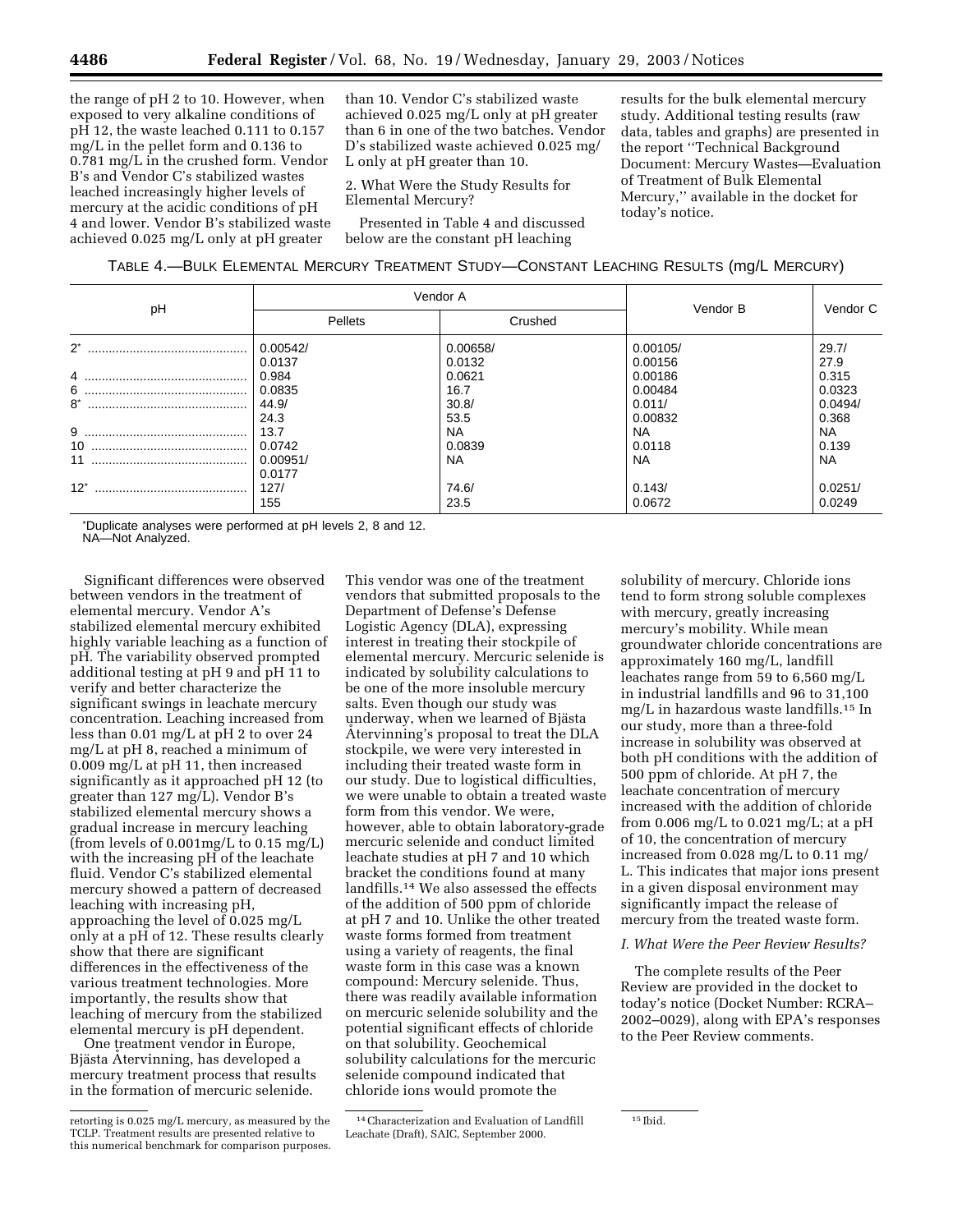1. What Questions Were Asked of the Peer Reviewers?

In order to provide a more complete analysis, and in accordance with EPA policy, we presented the two new studies for formal, independent peer review. The three peer reviewers selected for this process are national experts with significant technical expertise in hazardous waste leaching, have no prior association with these studies, and have no perceived or actual conflict with any impact of the study results. The members of the peer review panel were tasked with evaluating the adequacy of the experimental design, conduct, and conclusions of the two studies. The peer review panel also provided information on how the studies can be used to provide a framework to determine whether additional protective measures are required to prevent loss of mercury to the environment from the treatment and co-disposal of mercury-bearing wastes in landfills.

Additionally, the members of the peer review panel were asked if additional studies were warranted for other factors that impact solubility (*e.g.*, liquid/solid ratio, redox conditions, leachate composition) or affect ability to leach (such as use of macroencapsulation).

2. What Did the Peer Reviewers Say About the Study of the Treatment of Mercury Surrogate Wastes?

Two of the peer reviewers stated that the experimental design was appropriate for the study. One reviewer, however, said the design did not follow the Data Quality Objectives (DQOs) process, and argued that there is little relationship between the objectives and the design. We disagree with this reviewer, however. EPA has developed the DQOs process as the Agency's recommended planning process when environmental data are used to select between two opposing conditions, such as achieving or not achieving a numerical standard.16 The DQOs process is used to develop qualitative and quantitative statements of the overall level of uncertainty that a decision-maker is willing to accept in results or decisions derived from environmental data, *i.e.*, Data Quality Objectives. The DQOs process entails a seven step systematic procedure for defining the criteria that a data collection design should satisfy, including when to collect samples, where to collect samples, the tolerable level of decision error for the study, and

how many samples to collect, balancing risk and cost in an acceptable manner. When this process is not directly applicable (*i.e.*, the experimental objective is estimation, research, or any other objective that does not select between two distinct conditions), the Agency recommends the use of a systematic planning method for defining performance criteria.17 For this research project, a systematic planning method was used. The project planning process used and the planning documents development were guided and overseen by EPA/ORD staff, and the Quality Assurance Project Plan (QAPP) was reviewed and approved by an EPA/ORD quality assurance expert. EPA believes that the project objectives and criteria were logical, given the intended end-use of the data, well-defined, and achievable.

The three reviewers all stated that the study was conducted properly. The three reviewers also stated that the studies met the objectives of: (1) Evaluating the ability of alternative treatment technologies to achieve a goal of 0.025 mg/L or less for the stabilization of mercury over a range of pH levels from 2 to 12; and, (2) to compare constant pH leaching protocol results to standard TCLP results. Two of the reviewers evaluated the ability of each treatment technology to meet the treatment goal, and concluded that the ability of each technology to meet the treatment goal in the constant pH leaching was pH-dependent.

The reviewers suggested additional studies to fill in specific data gaps. One reviewer noted that additional extractions up to at least pH 12.5 are needed to supplement the report. While we agree evaluation of a broader range could be helpful, we do not believe that additional studies are cost effective, because only a small fraction of hazardous waste landfills have been observed to have leachates above pH 12. In cases where disposal is proposed at or above pH 12.5, additional data for such conditions may be necessary to establish that treatment is effective for the expected disposal conditions. (See section II.F of today's notice for a discussion of pH levels in hazardous waste landfills.)

Another reviewer suggested that two or more actual wastes (rather than surrogates) containing over 260 mg/kg of mercury be subjected to stabilization and leaching by the TCLP as well as by the constant pH protocols. EPA agrees that using actual wastes, rather than surrogates, for treatability tests can be desirable. However, in many cases

during the history of establishing treatment standards in the BDAT program, EPA has used surrogates in lieu of actual wastes, whenever representative ''hard-to treat'' wastes were not readily obtainable. Specifically, in the case of characteristic wastes, which can be extremely variable, using a surrogate allows us to evaluate a ''hard-to-treat'' waste. Using a ''hard-to-treat'' waste is useful if the ultimate treatment results will be used for other forms of that waste, which in the case of a characteristic waste like D009, is likely the case. In the studies discussed in this notice, where we were trying to determine how these forms of mercury would respond to treatment and determine how the treated waste forms would react to various pH environments, we are comfortable that using surrogate wastes did not diminish the value of the studies.

3. What Did the Peer Reviewers Say About the Elemental Mercury Study?

One of the peer reviewers agreed that the experimental design was appropriate for the study. Another reviewer said that a statement of acceptable errors should have been included (*e.g.*, a treatment technology must be effective on 90% of wastes with a 90% confidence). Without such a statement, he said, it is difficult to decide when a technology provides adequate treatment. EPA believes that a statement of acceptable errors as constructed by the reviewer was not appropriate. The objective of the study was to determine how these forms of mercury would respond to treatment and to determine how the treated waste forms would behave in various pH environments.

Another reviewer also said the experimental design was generally appropriate; however, it failed to confirm that concentrations of elemental mercury in the treated wastes were at the values reported by the vendors. He added that the recoveries (*i.e.*, measure of total mercury present) for treated elemental mercury wastes submitted by Vendors A and C are so low that they cast doubt on the results of the leach tests. We disagree. The analysis of mercury content of the treatment residuals and that of the leachates are two distinct analyses. The low recoveries for the treated elemental mercury wastes were a result of the difficulty in digesting the solid waste form to dissolve the mercury and make it available for analysis; as a result, waste loadings reported by the vendors could not be verified. Regarding the leach tests, all spike recovery measurements of the leachates achieved

<sup>16</sup>See EPA/600/R–96/055; Guidance for the Data Quality Objectives Process. *http://www.epa.gov/ quality/qs-docs/g4-final.pdf* 17 bid.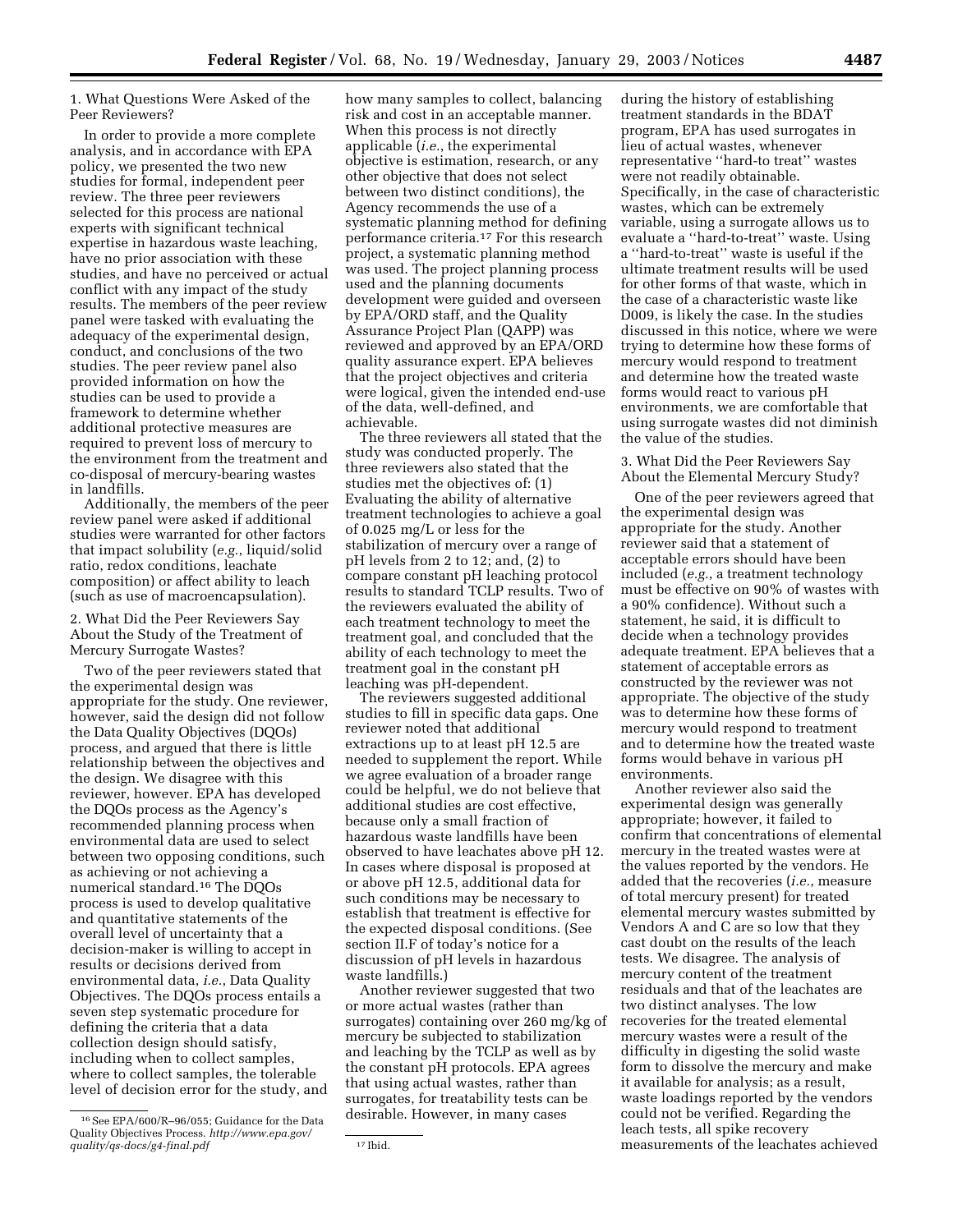quantitative recoveries between 84% and 109%. Thus, there is no evidence of a problem with the analysis of mercury in the leachates. We believe this is because the mercury was in solution, and therefore, available for analysis.

All reviewers said that the study was conducted properly. Reviewers were then asked whether the stated objectives were adequately met. All reviewers agreed that the studies met the objectives of: (1) Evaluating the ability of alternative treatment technologies to achieve a goal of 0.025 mg/L or less for the stabilization of mercury over a range of pH levels from 2 to 12; and, (2) to compare constant pH leaching protocol results to standard TCLP results.

The reviewers all agreed that the results of the bulk elemental mercury study supported the conclusion that the presence of chloride ions in a given disposal environment may significantly impact the release from a treated waste form (mercury selenide).

### 4. What Additional Studies Are Recommended?

When asked if further studies were recommended for other factors that impact solubility, one reviewer recommended additional extractions up to at least pH 12.5. Again, as described above, we do not agree that additional studies are warranted for this pH range, as few landfills have been shown to maintain pH conditions in excess of pH 12. This reviewer also recommended that mercuric selenide waste should be evaluated over the range of pH 2 to 12.5, with varied chloride content in the leachate. We agree that if additional studies were planned, it would be useful to further investigate mercuric selenide or elemental mercury treated to a mercuric selenide composition across a wider range of pH values than the 2 pH conditions in our study. We also believe that varying chloride content and other potentially significant variables across the pH range for all waste forms would be a useful study, and would provide additional information on the potential effects of chloride content in landfill leachate.

5. Must Site-Specific Disposal Conditions Be Considered Along With Appropriate Treatment Technology as Decisions Are Made About Disposal of Mercury Wastes?

Peer reviewer opinions were mixed as to whether the studies supported the assertion that site-specific disposal conditions must be considered along with appropriate treatment technology as decisions are made about disposal of mercury wastes. One reviewer stated that the studies provide useful data on

pH and chlorides, but do not provide adequate support for an absolute requirement. The reviewer also stated that, ''For any disposal of hazardous wastes, treated or untreated, it is scientifically preferable to use sitespecific information.'' This reviewer maintained, however, that requiring the factoring of site-specific conditions into decision making is not always feasible. Another reviewer's comments countered that these research results do support the assertion, because they demonstrate that leaching fluids, which vary greatly in pH under different disposal conditions, can have an important impact on the amount of mercury leached from the treated wastes. The third reviewer suggested that if several actual wastes have been tested and are shown to be stable at all pH values, then selection of stabilization technology would not require any site-specific considerations. We do not agree with this reviewer's comment, because we believe that there are other factors (redox conditions, presence of chlorides, *etc.*) besides pH, which would likely impact the solubility of the treated waste form.

The complete results of the peer review are provided in Docket Number: RCRA–2002–0029, along with EPA's responses to the peer review comments.

## *J. What Conclusions Do We Reach From the Treatability Studies?*

For wastes containing a wide range of mercury compounds, treatment can result in a residual of reduced solubility under certain pH conditions. Our treatability studies showed that the leaching of mercury out of the stabilized waste form varied with pH. We saw that some of the vendor's treatment of surrogate waste performed better in certain pH ranges. For example, Vendor A performed best (*i.e.*, achieved levels less than 0.025 mg/L) except in very alkaline conditions (*i.e.*, when the pH was greater than 10), whereas Vendor B's treatment performed best only under very alkaline conditions. Because the pH in a hazardous waste landfill can vary anywhere from near pH 2 to over pH 12, it appears that none of the treatment processes tested in the studies presented here are effective for the entire range of pH levels that could exist.

We find that the evaluated processes are effective to a degree for the treatment of elemental mercury wastes. Several have been demonstrated to achieve 0.025 mg/L or better under certain pH conditions. However, vapor

pressure measurements 18 and observation of small droplets of mercury in some samples of the treated wastes lead us to believe that some treatment processes did not result in complete treatment of all the elemental mercury in every test sample. We also believe that the testing conditions cannot be considered to be worst-case, because the additional presence of sulfide and chloride ions in leachates can promote formation of soluble mercury complexes.

The physical properties of elemental mercury present significant challenges to its long-term management. Mercury cannot be destroyed. Elemental mercury is easily vaporized due to its vapor pressure at ambient temperatures. Also, elemental mercury is not significantly soluble <sup>19</sup> and therefore not readily detected by short term leachate tests, such as the TCLP. Disposal of large amounts of elemental mercury require control of both volatilization losses and any subsequent solubilization in leachates. Thus, for protective long-term management in a disposal environment, elemental mercury first has to be treated to convert it to a form with reduced volatility and solubility, and then measures must be put into place to prevent these treatments from being degraded once the properties of the treatment residual have been determined.

The physical properties of mercury also present treatment challenges. At ambient conditions, mercury is an extremely dense liquid with high surface tension. It does not appreciably dissolve into, or adhere to, wastes or environmental media, and because of its density and surface tension, it is extremely difficult to distribute homogeneously through the treatment reagents. Consequently, large volumes of treatment reagents are needed to contact and react with the elemental mercury, resulting in low waste loadings and large volume increases.

The current treatment standard for high mercury and elemental mercury wastes is recovery of mercury followed by land disposal of any treatment residuals that pass a leaching standard.20 The results of the treatability studies outlined in this notice lead us to conclude that, at this time, we cannot

<sup>18</sup>C.H. Mattus, ''Measurements of Mercury Released from Solidified/Stabilized Waste Forms,'' Oak Ridge National Laboratory, ORNL/TM–2001/ 17, April 2001. Available at *http://osti.gov/bridge*. 19The solubility of elemental mercury is 0.056

mg/L at 25°C (MERCK Index). 20Residuals that do not pass the leaching

standard would require additional treatment to meet the standard for the applicable subcategory of mercury waste.